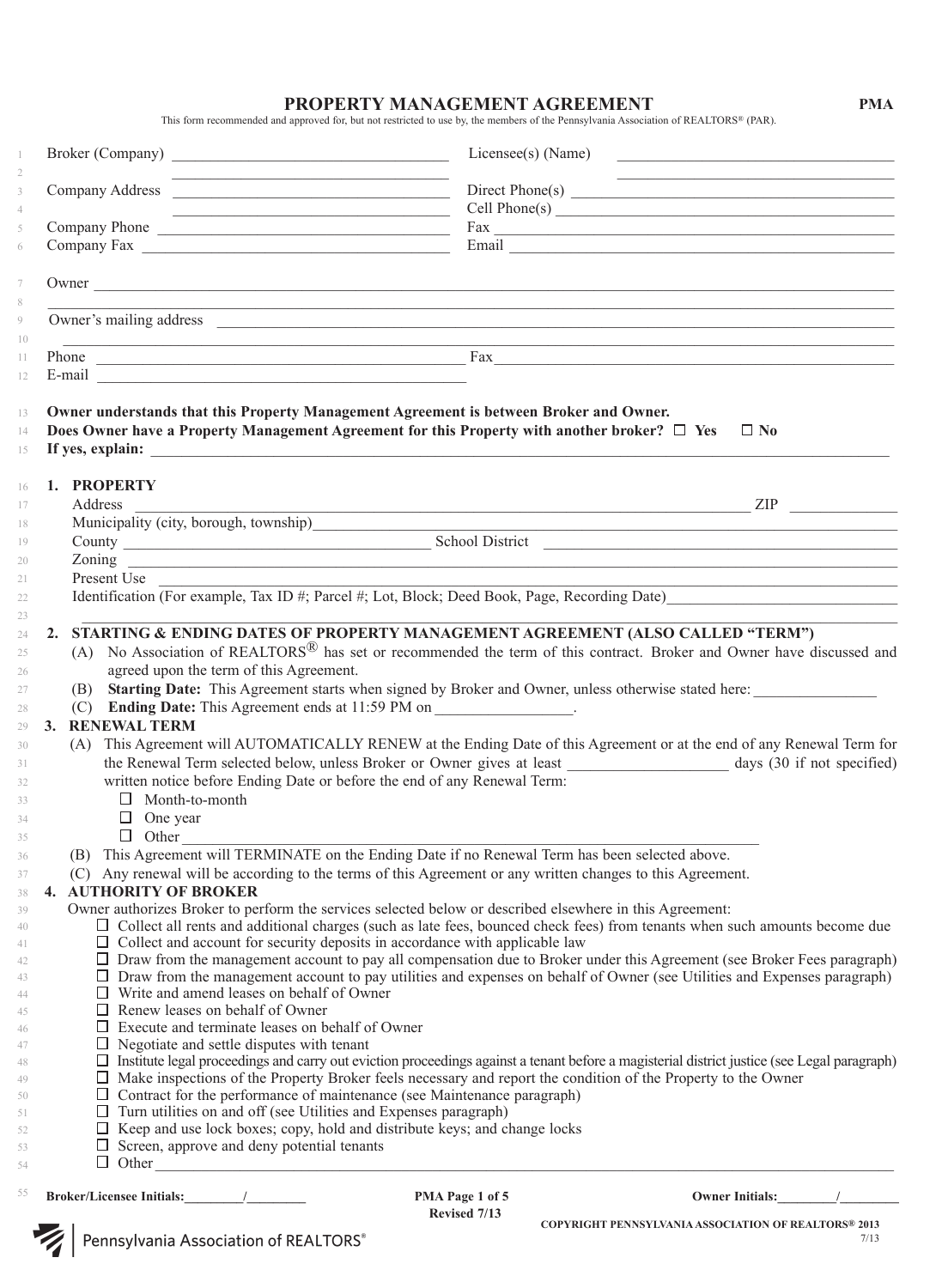### **5. MAINteNANce**

- (A) If elected in Paragraph 4, Broker may, at Owner's expense, hire contractors to perform any maintenance (upkeep, repairs and renovations) that Broker deems necessary to preserve the Property in its present operating condition, comply with lease requirements, governmental regulations and/or insurance requirements. Broker may only contract for the performance of maintenance up to \$ (\$250 if not specified) per single instance without prior permission from Owner. Instances costing more than the amount in this paragraph must have prior approval by Owner.
- (B) In the case of an emergency, Broker may, at Owner's expense, perform maintenance without prior approval, even if it exceeds the dollar amount in paragraph 5(A). An emergency is an action required to be taken immediately to avoid the suspension of any essential service to the Property, or to avoid, eliminate or remedy a risk of serious bodily harm to an individual lawfully on the Property.
- (C) Broker will make available to Owner documentation for any maintenance that is performed.
- (D) Broker's fee for performing maintenance, per instance, is:
- $\Box$  \$
	- $\Box$   $\Box$   $\Diamond$  of the maintenance cost

# Other quantum and  $\overline{a}$  and  $\overline{b}$  and  $\overline{c}$  and  $\overline{c}$  and  $\overline{c}$  and  $\overline{c}$  and  $\overline{c}$  and  $\overline{c}$  and  $\overline{c}$  and  $\overline{c}$  and  $\overline{c}$  and  $\overline{c}$  and  $\overline{c}$  and  $\overline{c}$  and  $\overline{c}$  and  $\overline{c}$

# **6. BrOker feeS**

- (A) Broker's Fee is \_\_\_\_\_\_% of gross rental income, or \$\_\_\_\_\_\_\_\_\_\_\_\_\_\_\_ per month (\$\_\_\_\_\_\_\_\_\_\_\_\_\_\_\_\_\_\_ per year), whichever is greater.
- (B) Broker's Administrative Fee is
- $(C)$  Other
- (D) Owner will reimburse Broker for any expenditures made on behalf of Owner in managing and maintaining the Property. Broker will provide owner with supporting documentation, such as receipts or invoices, where possible.
- (E) Broker may deduct Broker's Fee and all other fees and reimbursements described in this paragraph from gross receipts and collections received before remitting the balance of the receipts and collections to Owner.

### **7. INSurANce**

Owner shall purchase and maintain, at Owner's expense, comprehensive general liability insurance coverage with a minimum combined single limit for bodily injury, personal injury and property damage in scope and amounts adequate to protect the interests of Owner and Broker, but not less than \$\_\_\_\_\_\_\_\_\_\_\_\_\_\_\_\_\_\_\_\_\_\_\_\_. Such insurance shall include Broker as an additional insured and shall require at least thirty (30) days advanced written notice of cancellation or non-renewal be given to Broker. Broker has advised Owner to consult with his insurance broker and/or agent to determine additional coverages and amounts of coverage advisable for Owner's protection. Broker cannot institute an insurance claim on Owner's behalf.

### **8. lIABIlItY AND INDeMNIfIcAtION**

- (A) Broker shall not be liable for any act, omission or error of judgment, nor shall Broker be liable for any condition, change, deterioration, defect of the property, or failure of any of its systems unless Broker is guilty of gross negligence or intentional misconduct.
- (B) Owner shall indemnify, defend and hold harmless Broker, its principals, and employees from any liability imposed upon Broker, adjudicated or otherwise, by (a) all claims and suits for damages arising in connection with or in any manner relating to the Property including, but not limited to, the management of the Property, (b) liability for injuries suffered by any person in or about the Property including, but not limited to, adjacent curbs and sidewalks (c) liability for property damage, and (d) all costs and expenses, including counsel fees for attorneys of Broker's choosing, in connection with the foregoing.

# **9. OWNer rePreSeNtAtIONS**

# (A) Owner will provide Broker:

- 1. All documents and information that are deemed necessary by the Broker to properly manage the Property including, but not limited to, a survey, building plans and specifications, deed, variance or special exception approval, tenant leases, existing security deposits, rental license, rental registrations documents, permits, and a list of current service providers, as applicable.
- 2. Keys and access to the Property
- (B) Owner will:
	- 1. Complete, amend and deliver to Broker any disclosures or notices required by law or a lease of the Property
	- 2. Notify Broker if Owner becomes delinquent in the payment of: any mortgage or other encumbrance secured by the Property, property taxes, property insurance and/or Owners' Condominium or homeowner's association fees.
	- 3. Refer all communication about property management to Broker.

# (C) Owner will not:

- 1. Negotiate with any current tenant in the Property concerning any matter related to the management of the Property without Broker's prior written approval
- 2. Enter into a property management agreement with another broker that begins before the Ending Date or the end of any Renewal Term of this Agreement
- (D) Owner will notify Broker immediately if Owner receives any notice of foreclosure. Owner has not received any foreclosure notice(s), unless otherwise stated here: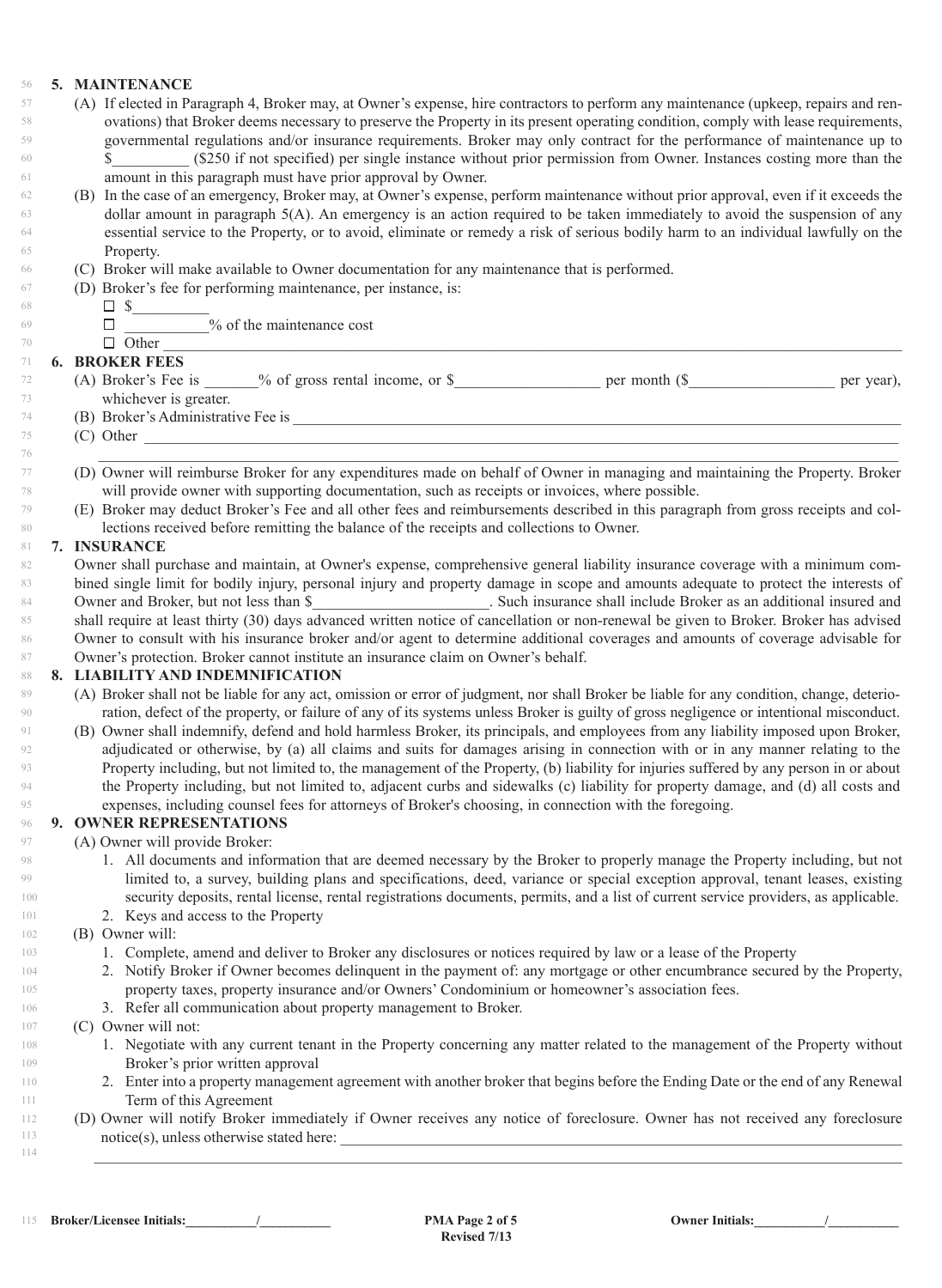### **10. reServeS** 116

130 131 132

160

- (A) At the Start Date of this Agreement, Owner will deposit a Reserve Amount of  $\$$ 117
	- (0 if not specified) with Broker to be held in a rental management account for Owner.
	- (B) Broker may, at Broker's discretion, use the reserve to pay any expense related to the leasing and management of the Property.
	- (C) If the rental management account balance falls below the Reserve Amount, Broker will notify Owner. within \_\_\_\_\_\_\_\_ days (5 if not specified) Owner will restore the rental management account balance to the Reserve Amount.
	- (D) If Owner does not restore the rental management account balance as required, Broker may deduct and deposit into the account the amount(s) necessary to restore the Reserve Amount.

#### **11. DISBurSeMeNt**  $124$  11.

- (A) Broker will disburse the Disbursement Amount to Owner on the \_\_\_\_\_\_ (last if not specified) day of the month. The Disbursement Amount is calculated by subtracting any expenses and the Reserve Amount from the balance of the account .
- (B) All disbursements will be made by check or electronic transfer, unless stated here:

### 129 12. **BANKRUPTCY**

(A) Broker shall not be held liable in the event of bankruptcy or failure of the depository bank or savings and loan institution in which the monies due the Owner are deposited.

 $\mathcal{L}_\mathcal{L} = \{ \mathcal{L}_\mathcal{L} = \{ \mathcal{L}_\mathcal{L} = \{ \mathcal{L}_\mathcal{L} = \{ \mathcal{L}_\mathcal{L} = \{ \mathcal{L}_\mathcal{L} = \{ \mathcal{L}_\mathcal{L} = \{ \mathcal{L}_\mathcal{L} = \{ \mathcal{L}_\mathcal{L} = \{ \mathcal{L}_\mathcal{L} = \{ \mathcal{L}_\mathcal{L} = \{ \mathcal{L}_\mathcal{L} = \{ \mathcal{L}_\mathcal{L} = \{ \mathcal{L}_\mathcal{L} = \{ \mathcal{L}_\mathcal{$ 

(B) Broker shall not be held liable in the event of bankruptcy of Owner.

#### **13. legAl** 133

Owner specifically authorizes Broker to send notices to tenants, and institute legal proceedings before a magisterial district justice to enforce the terms and obligations of the lease, such as collecting past due rent and recovering possession of the property from defaulting tenants. 134 135 136

#### **14. utIlItIeS AND eXPeNSeS** 137 14.

Owner and Broker agree to pay for the charges for utilities and services provided for the Property as marked below. If a service is not marked as being paid by the Broker, it is the responsibility of Owner to pay for that service. **Broker will not be responsible for paying for any utilities or service costs that exceed the balance of the rental management account.** Broker is not responsible for loss of service if interrupted by circumstances beyond the Broker's control. Utility accounts paid by Owner must remain active in Owner's name until the Ending Date or the end of any Renewal Term. Owner will notify Broker if Owner receives any notices from utility companies of a pending termination of service. Owner will be in default of this Agreement if all utilities and services for which Owner is responsible do not remain active. 138 139 140 141 142 143 144

| 145 | <b>Broker</b> | Owner                                  | <b>Broker</b> | Owner                        |  |
|-----|---------------|----------------------------------------|---------------|------------------------------|--|
| 146 | pays          | pays                                   | pays          | pays                         |  |
| 147 |               | Cooking Gas/Fuel<br>ப                  |               | Electricity                  |  |
| 148 |               | Cable/Satellite Television             |               | Internet                     |  |
| 149 |               | Heat<br>(type)                         |               | <b>Hot Water</b><br>(type)   |  |
| 150 |               | Parking Fee                            |               | Cold Water                   |  |
| 151 |               | <b>Trash Removal</b>                   |               | Pest/Rodent Control/Bed Bugs |  |
| 152 |               | Recycling Removal                      |               | Snow/Ice Removal             |  |
| 153 |               | Sewage Fees                            |               | Telephone Service            |  |
| 154 |               | Sewer Maintenance                      |               | Lawn and Shrubbery Care      |  |
| 155 |               | Heater Maintenance                     |               | Mortgage                     |  |
| 156 |               | $\Box$ Property Taxes                  |               | Licensing Fees               |  |
| 157 |               | Condominium/Homeowners Association Fee | $\Box$        | Insurance                    |  |
| 158 |               |                                        |               |                              |  |
| 159 | Comments:     |                                        |               |                              |  |

#### **15. NOtIce tO PerSONS OfferINg tO Sell Or reNt hOuSINg IN PeNNSYlvANIA** 161

your attention is directed to the provisions of the Pennsylvania Human Relations Act, Act of October 27, 1955, as amended (43 P. S. § 951 et seq.). This law prohibits discrimination because of race, color, sex, religion, ancestry or national origin in the selling, leasing or financing of residential housing. All housing offered for sale is subject to the provisions of the law. In the rental of housing, the provisions of the law apply to all residences except (1) single or two-unit buildings in which one of the units is occupied by the owner or lessee, and (2) rooms in a landlord-occupied rooming house with a common entrance. The only general category of housing which is exempt from the provisions of the law is housing owned by religious, charitable, educational, private and fraternal organizations, and used to promote the religious principles or the aims, purposes or fraternal principles for which such organizations were established. Note: An amendment to the Real Estate Brokers License Act of May 1, 1929, act of October 11, 1967, makes it unlawful for a real estate broker or salesman to accept a listing with an understanding that illegal discrimination in the sale or rental of housing is to be practiced. The rules and regulations of the Pennsylvania Human Relations Commission (16 Pa. Code § 43.21) require that all licensed brokers or salesmen with whom you list your property for sale or rent shall give you a copy of this notice. The purpose of this notice is to help you comply with the fair housing provisions of the Pennsylvania Law. 162 163 164 165 166 167 168 169 170 171 172 173

 $\mathcal{L}_\mathcal{L} = \{ \mathcal{L}_\mathcal{L} = \{ \mathcal{L}_\mathcal{L} = \{ \mathcal{L}_\mathcal{L} = \{ \mathcal{L}_\mathcal{L} = \{ \mathcal{L}_\mathcal{L} = \{ \mathcal{L}_\mathcal{L} = \{ \mathcal{L}_\mathcal{L} = \{ \mathcal{L}_\mathcal{L} = \{ \mathcal{L}_\mathcal{L} = \{ \mathcal{L}_\mathcal{L} = \{ \mathcal{L}_\mathcal{L} = \{ \mathcal{L}_\mathcal{L} = \{ \mathcal{L}_\mathcal{L} = \{ \mathcal{L}_\mathcal{$ 

The municipality in which the Property is located may have enacted an ordinance or other law that extends the protections for access to housing to additional classes of individuals, such as gay, lesbian, bisexual and transgender individuals and couples. Broker and Owner are advised to check with your local municipality, representative from the Pennsylvania Human Relations Commission, or your own attorney for further guidance. 174 175 176 177

**Broker/licensee Initials:\_\_\_\_\_\_\_\_\_\_\_/\_\_\_\_\_\_\_\_\_\_\_ PMA Page 3 of 5 Owner Initials:\_\_\_\_\_\_\_\_\_\_\_/\_\_\_\_\_\_\_\_\_\_\_** 178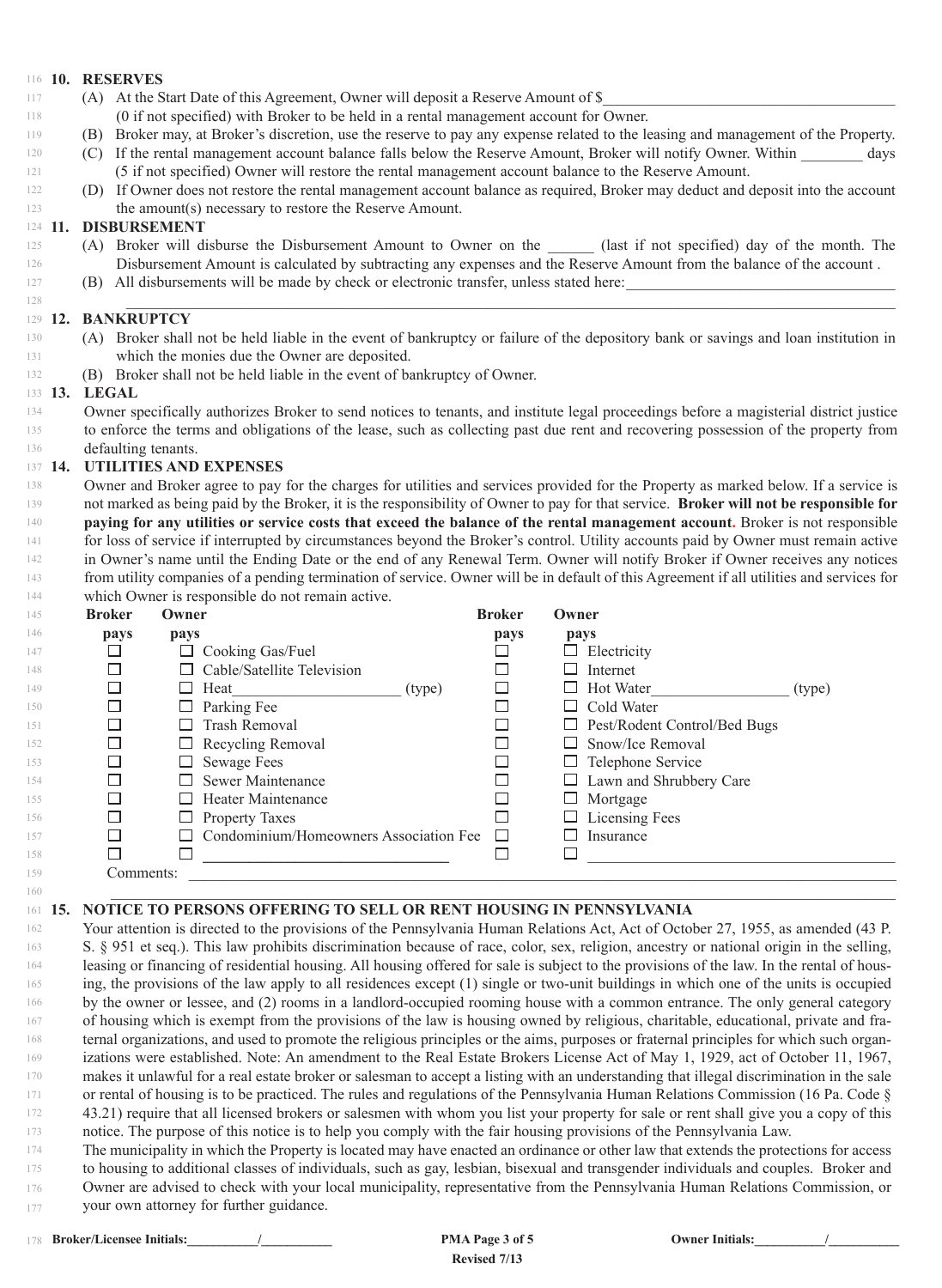### 179 **16. RECOVERY FUND**

Pennsylvania has a Real Estate Recovery Fund (the Fund) to repay any person who has received a final court ruling (civil judgment) against a Pennsylvania real estate licensee because of fraud, misrepresentation, or deceit in a real estate transaction. The Fund repays persons who have not been able to collect the judgment after trying all lawful ways to do so. For complete details about the Fund, call (717) 783-3658, or (800) 822-2113 (within Pennsylvania) and (717) 783-4854 (outside Pennsylvania). 180 181 182 183

# **17. gOverNINg lAW, veNue AND PerSONAl JurISDIctION** 184

- (A) The validity and construction of this Agreement, and the rights and duties of the parties, will be governed in accordance with the laws of the Commonwealth of Pennsylvania.
- (B) The parties agree that any dispute, controversy or claim arising under or in connection with this Agreement or its performance by either party submitted to a court shall be filed exclusively by and in the state or federal courts sitting in the Commonwealth of Pennsylvania. 187 189

### 190 **18. LEAD PAINT**

185 186

188

203

The Residential Lead-Based Paint Hazard Reduction Act says that any Landlord of property built before 1978 must give the Tenant an EPA pamphlet titled Protect your Family From Lead in your Home. The Landlord also must tell the Tenant and the Broker what the Landlord knows about lead-based paint and lead-based paint hazards that are in or on the property being rented. Landlord must tell the Tenant how the Landlord knows that lead-based paint and lead-based paint hazards are on the property, where the lead-based paint and lead-based paint hazards are, the condition of the painted surfaces, and any other information Landlord knows about leadbased paint and lead-based paint hazards on the property. Any Landlord of a pre-1978 structure must also give the Tenant any records and reports that the Landlord has or can get about lead-based paint or lead-based paint hazards in or around the property being rented, the common areas, or other dwellings in multi-family housing. The Act does not require the Landlord to inspect for lead paint hazards or to correct lead paint hazards on the property. The Act does not apply to housing built in 1978 or later. 191 192 193 194 195 196 197 198 199

**Owner has no knowledge** of the presence of lead-based paint and/or lead-based paint hazards in or about the Property, **unless checked**  $\Box$  Owner has knowledge of the presence of lead-based paint and/or lead-based paint hazards in or about the Property. 200 201

**\_\_\_\_\_\_\_\_\_\_\_\_\_\_\_\_\_\_\_\_\_\_\_\_\_\_\_\_\_\_\_\_\_\_\_\_\_\_\_\_\_\_\_\_\_\_\_\_\_\_\_\_\_\_\_\_\_\_\_\_\_\_\_\_\_\_\_\_\_\_\_\_\_\_\_\_\_\_\_\_\_\_\_\_\_\_\_\_\_\_\_\_\_\_\_\_\_\_\_\_\_\_\_\_**

**Owner has no reports or records** about lead-based paint or lead-based paint hazards on the Property **unless stated below**: 202

### **19. Other PrOPertIeS** 204

Owner agrees that Broker may list, show, rent and manage other properties to prospective tenants. 205

#### **20. cONflIct Of INtereSt** 206 20.

It is a conflict of interest when Broker or Licensee has a financial or personal interest in the property and/or cannot put Owner's inter-207

- ests before any other. If Broker, or any of Broker's licensees, has a conflict of interest, Broker will notify Owner in a timely manner. **21. MeDIAtION** 208 209
- Owner and Broker will submit all disputes or claims that arise from this Agreement to mediation. Mediation fees, contained in the mediator's fee schedule, will be divided equally among the parties and will be paid before the mediation conference. This mediation process must be concluded before any party to the dispute may initiate legal proceedings in any courtroom, with the exception of filing a summons if it is necessary to stop any statute of limitations from expiring. Any agreement reached through mediation and signed by the parties will be binding. Any agreement to mediate disputes or claims arising from this Agreement will survive settlement. 210 211 212 213 214

#### **22. thIS AgreeMeNt** 215 22.

- (A) This Agreement constitutes the entire agreement of the parties. No prior understandings or representations of any kind shall be binding on either party unless reduced to writing contained within or incorporated and attached to the Agreement without limiting the foregoing, Broker's services are limited to those specifically set forth in this Agreement and Broker has not been retained to provide (nor shall Broker be responsible to provide) any other services. 216 217 218 219
- (B) This Agreement may only be modified, altered, amended or assigned in writing by Broker and Owner. 220

#### **23. DefAult AND terMINAtION** 221

- (A) Owner is in default if Owner fails to pay Broker's Fees or fails to comply with any term, condition, or obligation contained in this Agreement within \_\_\_\_\_ days (10 if not specified) of being notified by Broker of this breech. 222 223
- (B) Broker is in default if Broker fails to perform any of the terms, conditions or obligations set forth in this Agreement within days (10 if not specified) of being notified by Owner of this breech. 224 225
- (C) The non-defaulting party may terminate this Agreement if the other party is in default. 226

#### **24. eNDINg thIS AgreeMeNt** 227

- (A) This Agreement will end at the Ending Date in paragraph 2, or if: 228
	- 1. This Agreement is terminated according to paragraph 23. All fees will be due to Broker upon termination, or

### 229 230 231 232

233

235

2. At least days (30 if not specified) have passed since Broker has given Owner notice that Broker cannot provide management services for the Property. No future fees will be due to Broker in this circumstance.

 $\overline{\mathcal{L}}$  , and the contribution of the contribution of the contribution of the contribution of the contribution of the contribution of the contribution of the contribution of the contribution of the contribution of the

- 3. The Property is sold. Broker's Sales Coordination Fee is
- 4. The Property is uninhabitable for \_\_\_\_\_\_ days (30 if not specified). All fees will be due to Broker, or  $\_$  ,  $\_$  ,  $\_$  ,  $\_$  ,  $\_$  ,  $\_$  ,  $\_$  ,  $\_$  ,  $\_$  ,  $\_$  ,  $\_$  ,  $\_$  ,  $\_$  ,  $\_$  ,  $\_$  ,  $\_$  ,  $\_$  ,  $\_$  ,  $\_$  ,  $\_$  ,  $\_$  ,  $\_$  ,  $\_$  ,  $\_$  ,  $\_$  ,  $\_$  ,  $\_$  ,  $\_$  ,  $\_$  ,  $\_$  ,  $\_$  ,  $\_$  ,  $\_$  ,  $\_$  ,  $\_$  ,  $\_$  ,  $\_$  , 234